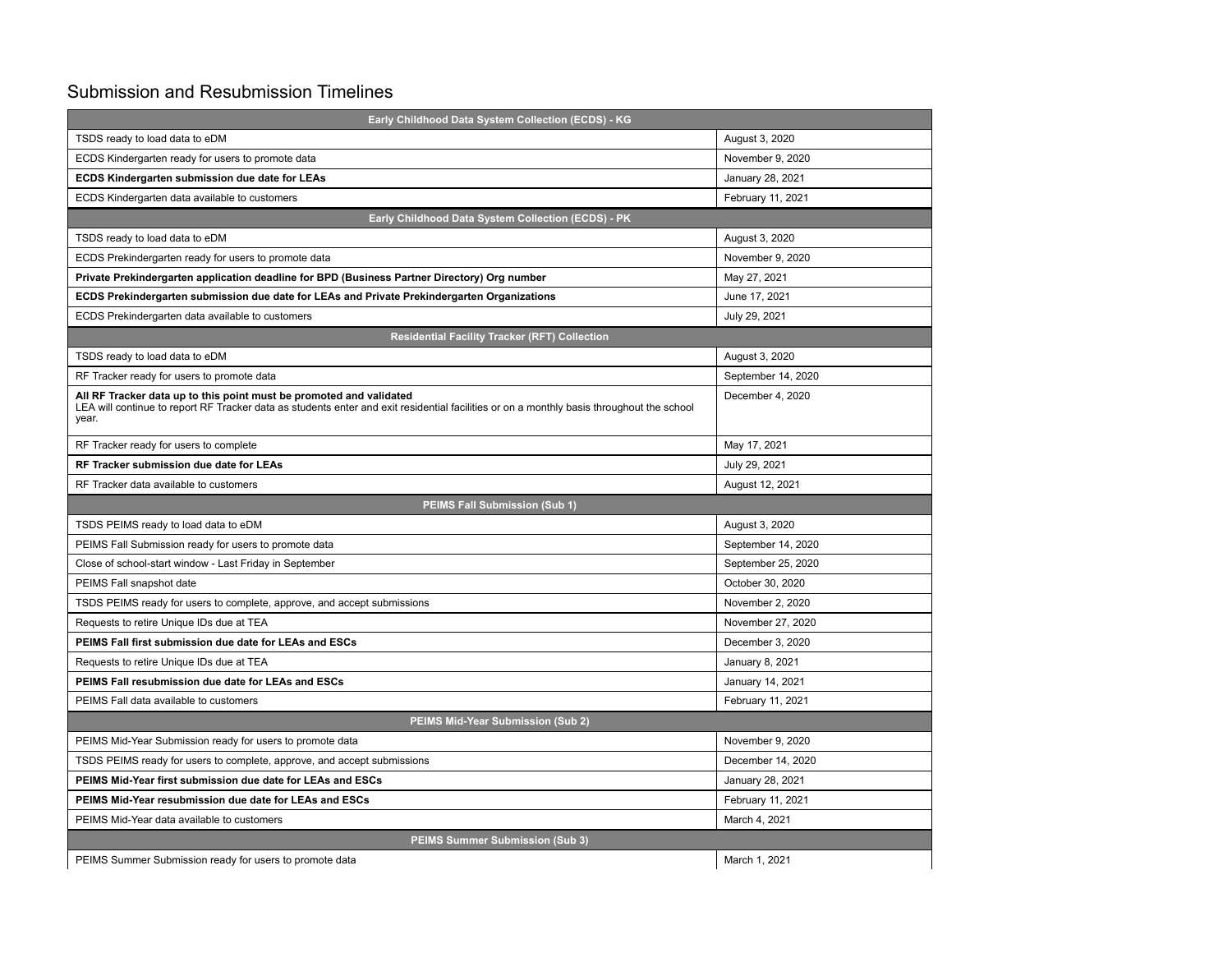| PEIMS Summer Submission (Sub 3)                                                                                                                                                                                                       |                    |  |
|---------------------------------------------------------------------------------------------------------------------------------------------------------------------------------------------------------------------------------------|--------------------|--|
| TSDS PEIMS ready for users to complete, approve, and accept submissions                                                                                                                                                               | May 17, 2021       |  |
| Requests to retire Unique IDs due at TEA                                                                                                                                                                                              | June 11, 2021      |  |
| PEIMS Summer first submission due date for LEAs                                                                                                                                                                                       | June 17, 2021      |  |
| Requests to retire Unique IDs due at TEA                                                                                                                                                                                              | July 9, 2021       |  |
| PEIMS Summer resubmission due date for LEAs                                                                                                                                                                                           | July 15, 2021      |  |
| LEAs registered with TEA with year-round tracks ending later than June 17, 2021 may delay PEIMS Summer resubmission until two weeks following<br>completion of the latest year-round track or August 12, 2021, whichever comes first. |                    |  |
| However, the initial data delivery for submission 3 must still be made by June 17, 2021, for all LEAs.                                                                                                                                |                    |  |
| In no case will any resubmission be processed after August 12, 2021. Data corrections made after August 12, 2021 will be processed by State Funding.                                                                                  |                    |  |
| PEIMS Summer data available to customers                                                                                                                                                                                              | September 16, 2021 |  |
| PEIMS Extended Year Submission (Sub 4) if applic                                                                                                                                                                                      |                    |  |
| PEIMS Extended Year Submission ready for users to promote data                                                                                                                                                                        | March 22, 2021     |  |
| TSDS PEIMS ready for users to complete, approve, and accept submissions                                                                                                                                                               | August 4, 2021     |  |
| Requests to retire Unique IDs due at TEA                                                                                                                                                                                              | August 20, 2021    |  |
| PEIMS Extended Year first submission due date for LEAs                                                                                                                                                                                | August 26, 2021    |  |
| Requests to retire Unique IDs due at TEA                                                                                                                                                                                              | September 10, 2021 |  |
| PEIMS Extended Year resubmission due date for LEAs                                                                                                                                                                                    | September 16, 2021 |  |
| PEIMS Extended Year data available to customers                                                                                                                                                                                       | October 14, 2021   |  |
| State Performance Plan Indicator (SPPI) 14 Collctn                                                                                                                                                                                    |                    |  |
| TSDS ready to load data to eDM                                                                                                                                                                                                        | August 3, 2020     |  |
| SPPI-14 ready for users to promote data                                                                                                                                                                                               | September 14, 2020 |  |
| SPPI-14 ready for users to complete                                                                                                                                                                                                   | October 26, 2020   |  |
| SPPI-14 submission due date for LEAs                                                                                                                                                                                                  | February 18, 2021  |  |
| SPPI-14 data available to customers                                                                                                                                                                                                   | March 4, 2021      |  |
| <b>Class Roster Collection - Fall Submission</b>                                                                                                                                                                                      |                    |  |
| TSDS ready to load data to eDM                                                                                                                                                                                                        | August 3, 2020     |  |
| Class Roster Fall ready for users to promote data                                                                                                                                                                                     | September 14, 2020 |  |
| Class Roster Fall snapshot date - Last Friday in September                                                                                                                                                                            | September 25, 2020 |  |
| Class Roster Fall ready for users to complete                                                                                                                                                                                         | September 25, 2020 |  |
| <b>Class Roster Fall Submission due date for LEAs</b>                                                                                                                                                                                 | October 15, 2020   |  |
| Class Roster Fall data available to customers                                                                                                                                                                                         | October 29, 2020   |  |
| <b>Class Roster Collection - Winter Submission</b>                                                                                                                                                                                    |                    |  |
| TSDS ready to load data to eDM                                                                                                                                                                                                        | August 3, 2020     |  |
| Class Roster Winter ready for users to promote data                                                                                                                                                                                   | January 25, 2021   |  |
| Class Roster Winter ready for users to complete                                                                                                                                                                                       | February 26, 2021  |  |
| Class Roster Winter snapshot date - Last Friday in February                                                                                                                                                                           | February 26, 2021  |  |
| <b>Class Roster Winter Submission due date for LEAs</b>                                                                                                                                                                               | March 18, 2021     |  |
| Class Roster Winter data available to customers                                                                                                                                                                                       | April 1, 2021      |  |
| <b>Special Education Language Acquisition Collection</b>                                                                                                                                                                              |                    |  |
| TSDS ready to load data to eDM                                                                                                                                                                                                        | August 3, 2020     |  |